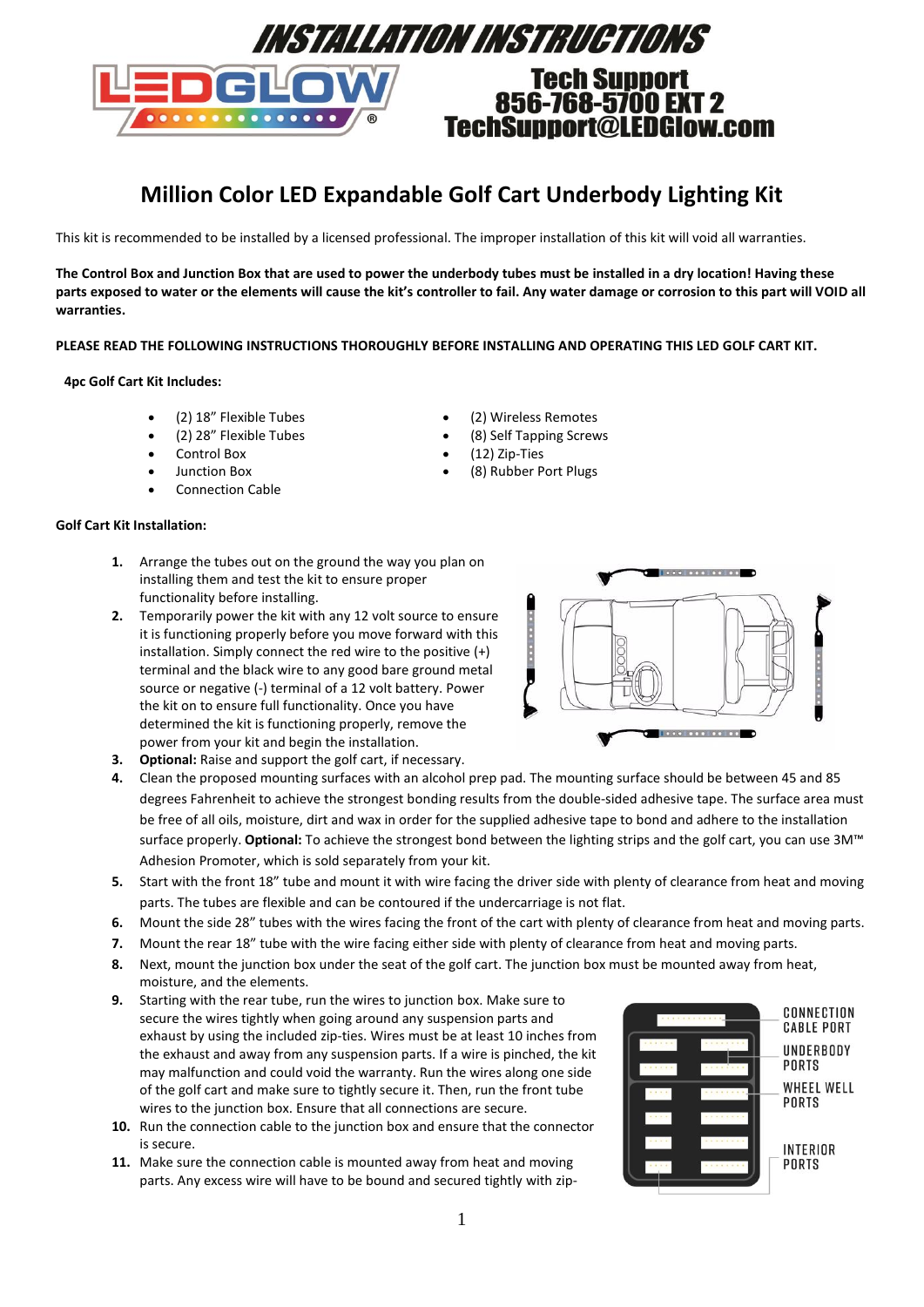

ties. **DO NOT SHORTEN OR CUT THE WIRES. YOU WILL DESTROY THE KIT AND VOID THE WARRANTY.**

**12.** Block off any ports on the junction box that are not being used with the supplied rubber plugs.

## **Connecting Power to Electric Golf Carts:**

**This Million Color Golf Cart Lighting Kit was designed to be powered by a 12 volt system. If you are running a 36 or 48 volt system, Golf Cart Battery Voltage Reducer is required. This Reducer can be purchased at LEDGlow.com**

- **1. If you are unsure, verify voltage with a multimeter before connecting the kit to the golf cart.** Connect the red wire to a 12 volt source. The Golf Cart Battery Voltage Reducer can accept an input voltage of 15-60 volts and output 12 volts at a max of 5 amps, allowing you to connect to any power source on the cart safely. This allows the light kit to draw evenly between all of the batteries, prolonging the life of them.
- **2.** Switch your golf cart to TOW mode (if available) and turn the key switch to off so the golf cart is powered down.
- **3.** Test the voltage of the connection that you will be installing the Golf Cart Battery Voltage Reducer to with a multimeter. Because an electric golf cart requires a lot of current, several batteries are wired in series in order to get the power and capacity needed. It is extremely important to test the voltage of this connection prior to installing the Golf Cart Battery Voltage Reducer as it could potentially cause damage if installed incorrectly.
	- A 36 volt golf cart will typically have (6) 6 volt batteries. (**Image A**)
	- A 48 volt golf cart could be wired in several different configurations, such as:
		- o (8) 6 volt batteries. (**Image B**)
		- o (6) 8 volt batteries. (**Image C**)
		- o (4) 12 volt batteries. (**Image D**)



- **4.** Test each individual battery to determine that its voltage is correct.
- **5.** Hold one lead on the main negative post and test each positive post to see how the voltage is in series. When connecting the voltage reducer, make sure to connect to both the main positive and negative posts to ensure an even draw across all **batteries**
- **6.** Disconnect the main negative terminal of the golf cart's battery.
- **7.** Find a good, flat metal surface to mount the Golf Cart Battery Voltage Reducer using screws and/or double sided tape, away from any heat or moving parts. **The Golf Cart Battery Voltage Reducer may reach high temperatures, so it is important that this is not installed to any plastic parts of the golf cart.**
- **8.** Using wire strippers, strip the lead wires of the Golf Cart Battery Voltage Reducer so there is about 0.25" of bare wire showing.
- **9.** Connect the red wire from the input of the Golf Cart Battery Voltage Reducer to the main positive terminal of the battery on the golf cart using an eyelet, spade, or similar connector.
- **10.** Connect the black wire from the input of the Golf Cart Battery Voltage Reducer to the main negative terminal of the battery on the golf cart using an eyelet, spade, or similar connector.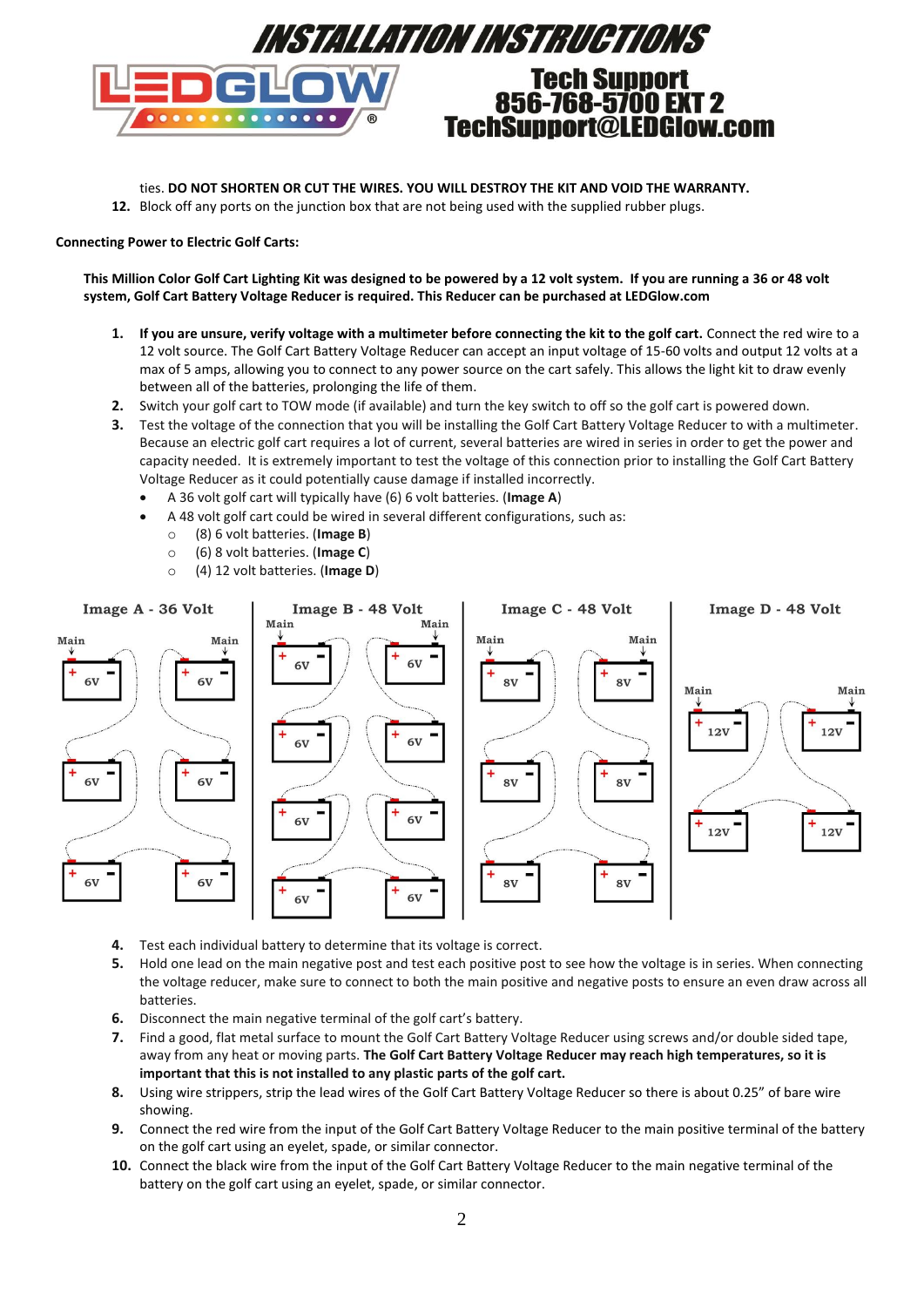

- **11.** Connect the yellow wire from the output of the Golf Cart Battery Voltage Reducer to the positive wire of the lighting accessory that you are installing to the golf cart using a crimp on butt connector or a similar connector. If possible, soldering the wires is recommended to ensure a secure connection.
- **12.** Connect the black wire from the output of the Golf Cart Battery Voltage Reducer to the ground wire of the lighting accessory that you are installing to the golf cart using a crimp on butt connector or similar connector. If possible, soldering the wires is recommended to ensure a secure connection.



**13.** Reconnect the main negative terminal of the golf cart's battery and switch your cart back to RUN mode (if available).

### **Connecting Power to Gas Engine Carts:**

- **1.** Connect the red wire to a 12 volt source. If you are unsure, verify voltage with a multimeter before connecting the kit to the golf cart. Note: If you need to extend the power wires, be sure to use a 16 or 18 gauge automotive grade wire. If you are running the power wire to the battery and must go through metal, use an existing grommet or drill a hole and add a new grommet, which is available at any auto parts store. Be sure to reinstall the fuse within 6 inches of the power source. If you connect the power wire to a switched 12 volt source, then it will not remember the previous color and pattern it was last on.
- **2.** Connect the black wire to a good ground source, grounding block, or directly to the negative terminal of the battery.

### **Testing Operation of the Kit:**

- **1.** Lower the golf cart if it was raised and test your new LEDGlow Million Color LED Golf Cart Underbody Kit. Cycle through the colors and modes to ensure full functionality.
- **2.** Turn the steering wheel as far as it can go in both directions to ensure that there will be no tubes and/or wires coming into contact with the tires. **If a tube or wire is damaged by the tire, the warranty will be voided.**

### **Control Box & Wireless Remote Functions:**

| <b>Power Button</b> | On/Off                                                                                         |
|---------------------|------------------------------------------------------------------------------------------------|
| <b>Mode Button</b>  | Solid Illumination, 7 Running Modes, Pulse Mode, 3 Scan Modes, 3 Strobe Modes, 3 Fade Modes,   |
|                     | S.O.S Mode, 4 Music Modes, Demo Mode                                                           |
| <b>Color Button</b> | Red, Hot Pink, Pink, Purple, Orange, Yellow, Green, Teal, Blue, White, Color Cycle, Color Fade |
| <b>Speed Button</b> | 5 Speed Levels                                                                                 |

- **Enable Auto On/Off Function:** Turn the kit off. Press and hold down **Mode** and **Color** buttons on the control box. After the **teal** color lights up, turn on the kit and test for functionality.
- **Disable Auto On/Off Function:** Turn the kit off. Press and hold down **Mode** and **Speed** buttons on the control box. After the **Orange** color lights up, turn on the kit and test for functionality.

### **Adding or Replacing a Wireless Remote:**

- **1.** Your kit is already pre-programmed for the included wireless remotes. This setup is only needed when replacing an existing remote or by adding additional wireless remotes to your system. You can program up to 2 wireless remotes to 1 control box. **2.** In order to program the remote to the control box, you must turn the kit off.
	- Press and hold the "Mode" button on the control box and any button on the wireless remote simultaneously for 5-7
		- seconds to turn the kit off. The LEDs on the kit will illuminate green if successful. Test the operation with the remote.
			- For accessories, replacement parts and/or technical support, please visit [www.LEDGlow.com.](http://www.ledglow.com/)